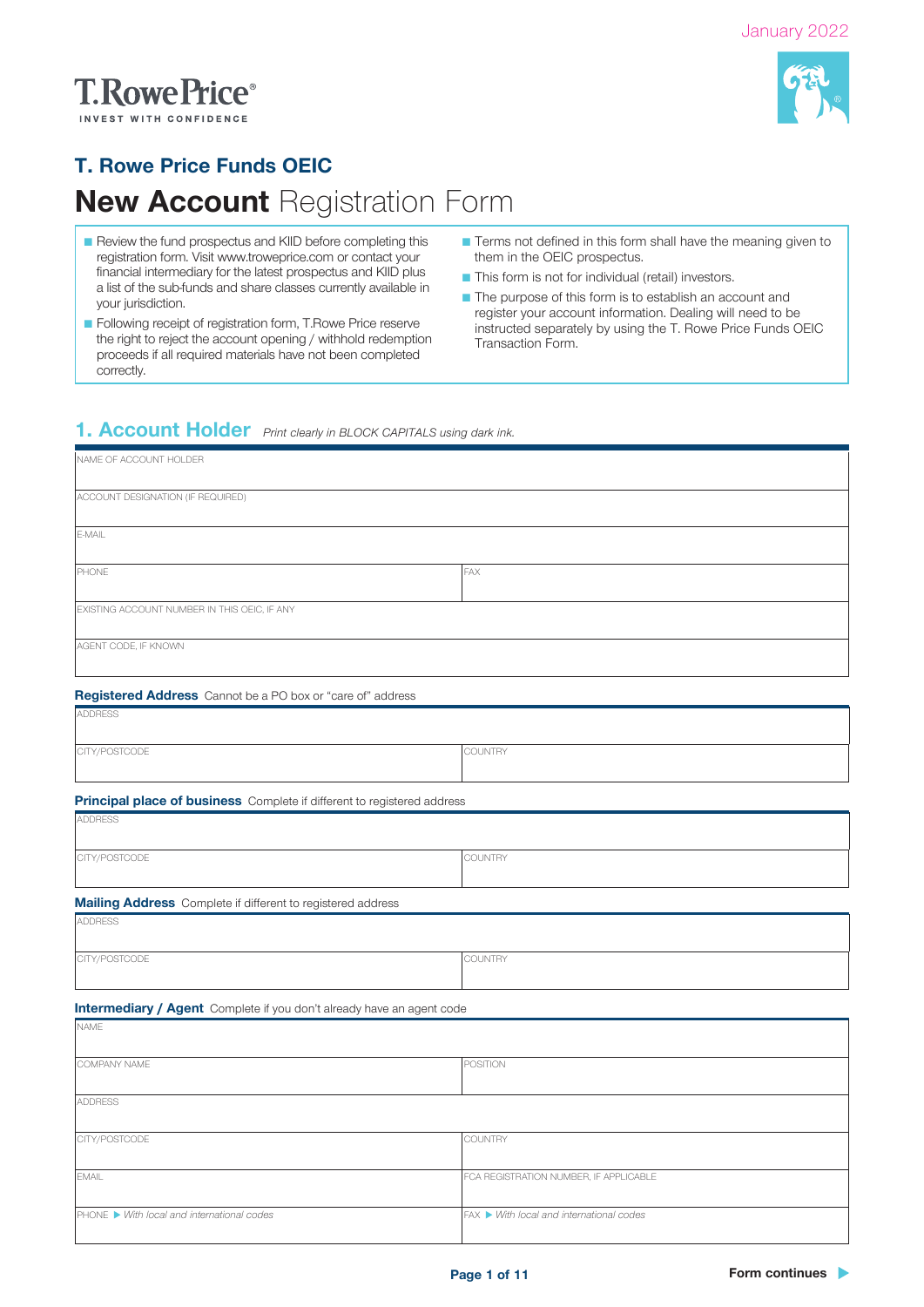### **Type of Entity** Select all that apply

| UK/EU/EEA regulated company                                                                                         |                          |                 |                       |
|---------------------------------------------------------------------------------------------------------------------|--------------------------|-----------------|-----------------------|
|                                                                                                                     |                          |                 |                       |
| $\Box$ Platform                                                                                                     |                          |                 |                       |
| □ Nominee (owned by regulated parent) - principle regulatory authority is: ________________________                 |                          |                 |                       |
| UK/EU/EEA Distributor                                                                                               |                          |                 |                       |
| □ Listed public Company                                                                                             |                          |                 |                       |
| Corporation SA, Ltd, etc.                                                                                           |                          |                 |                       |
| □ Charity/foundation                                                                                                |                          |                 |                       |
| $\Box$ Investment/mutual fund                                                                                       |                          |                 |                       |
| $\Box$ Trust                                                                                                        |                          |                 |                       |
| Public Sector Bodies / Local Authority                                                                              |                          |                 |                       |
| Registered Occupational Pension Scheme                                                                              |                          |                 |                       |
| □ Local Authority pension Scheme                                                                                    |                          |                 |                       |
| UK Registered pension Scheme                                                                                        |                          |                 |                       |
| Industry sector                                                                                                     |                          |                 |                       |
| If your business and/or Organization is within an Industry, please identify if your sector of industry is:          |                          |                 |                       |
| $\Box$ Gambling & casino                                                                                            |                          |                 |                       |
| $\Box$ Oil and gas                                                                                                  |                          |                 |                       |
| $\Box$ Money Service                                                                                                |                          |                 |                       |
| $\Box$ Precious Metals and jewelers                                                                                 |                          |                 |                       |
| $\Box$ Transport or logistics                                                                                       |                          |                 |                       |
| Arms Manufacturing                                                                                                  |                          |                 |                       |
| $\Box$ Other:                                                                                                       |                          |                 |                       |
| If you have any listed company identified please indicate this under one of the below:                              |                          |                 |                       |
|                                                                                                                     |                          |                 |                       |
|                                                                                                                     |                          |                 |                       |
| Does your share capital include the ability to issue bearer shares?                                                 |                          |                 |                       |
|                                                                                                                     |                          |                 |                       |
|                                                                                                                     |                          |                 |                       |
| $\Box$ Yes<br>$\Box$ No                                                                                             | $\Box$ N/A               |                 |                       |
| <b>Estimated Level of Investment</b> Complete for monitoring purposes (will not be processed as a deal instruction) |                          |                 |                       |
| <b>CURRENCY</b><br>AMOUNT                                                                                           |                          |                 | COMMENTS (optional)   |
| GBP                                                                                                                 |                          |                 |                       |
| Purpose and intended nature of the business relationship                                                            |                          |                 |                       |
| Investing for investment returns                                                                                    | $\Box$ Other:            |                 |                       |
| <b>Expected holding period</b>                                                                                      |                          |                 |                       |
| $\Box$ 0-3 years                                                                                                    | $\Box$ 4-6 years         | $\Box$ 7+ years |                       |
| Expected number of transactions with the fund per annum                                                             |                          |                 |                       |
| $\Box$ 1-2 per month                                                                                                | $\sqrt{2}$ -10 per month | 10-20 per month | $\Box$ > 20 per month |
| Source of wealth (SOW) of customer Select all that apply                                                            |                          |                 |                       |
|                                                                                                                     |                          |                 |                       |
| □ Business Activity                                                                                                 |                          |                 |                       |
| □ Disinvestment from other financial Product                                                                        |                          |                 |                       |
| Member Pensions contribution / Employee Pension contributions                                                       |                          |                 |                       |
| Intermediary position - SOW held by us on client                                                                    |                          |                 |                       |
| Other: ____________                                                                                                 |                          |                 |                       |
| Source of Funds (SOF) connected to the investment Select all that apply                                             |                          |                 |                       |
| Business income                                                                                                     |                          |                 |                       |
| □ Disinvestment from other financial Product                                                                        |                          |                 |                       |
| Member Pensions contribution / Employee Pension contributions                                                       |                          |                 |                       |
| Intermediary position - SOF held by us on client                                                                    |                          |                 |                       |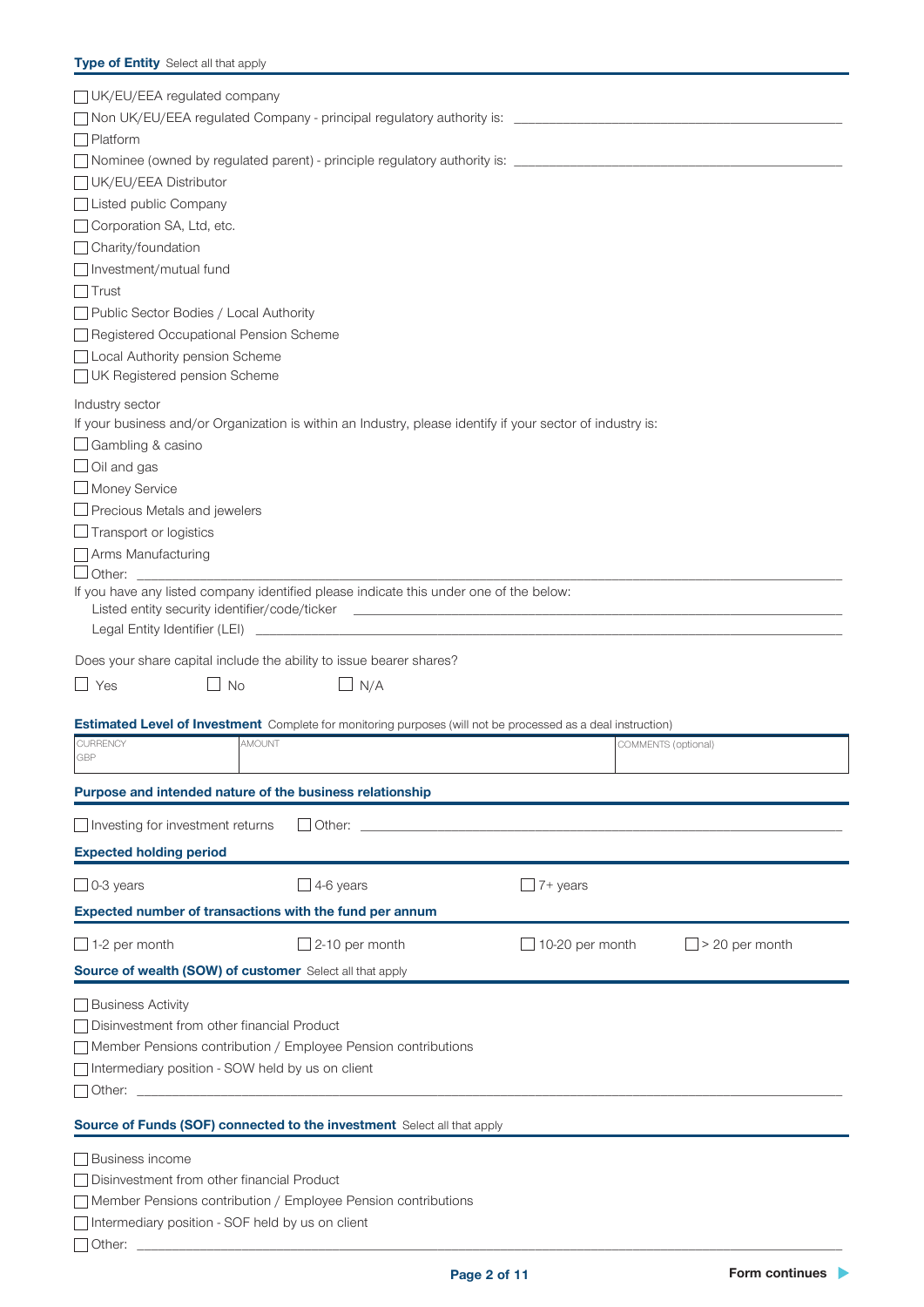### 2. Ultimate Beneficial Ownership Declaration

- We the account name holder hereby confirm in respect to our relationship with the funds that we are **acting on our own** behalf OR
- We the account name holder hereby confirm in respect to our relationship with the funds that we are acting on behalf of a third party. If account holder is not the beneficial owner of the shares, complete the intermediary section of the registration form;

If acting on behalf of a third party, please also indicate the nature of your services in relation to your clients:

■ Advisory

Discretionary

Platform (execution only)  $\Box$  Other, intermediary

- Please consider the statements at the start at the start of each section and tick the relevant declaration;
- **Important** you must fully complete the section against which you make the declaration otherwise form will be rejected;
- Refer to section 2, If the investing entity is a Trust, Foundation or a similar legal arrangements;
- If needed, **please add additional** beneficial owners on a separate sheet;
- Provide a certified true copy of a valid passport or government issued ID for the individual(s) named within this form.

### Legal Person

### 2.1. Statements and Form for Legal Persons

 $\Box$  (A) If a public authority or public body  $\Box$  (A) If a public authority or public body

- $\Box$  (B) I/we declare that the investing entity or on whose behalf a transaction or activity is being conducted, is a company whose shares are admitted to trading on a Regulated Marketi (This box does not apply to subsidiaries including wholly owned; please complete an alternative box).
- $\Box$  (C) I/we declare there is a natural person(s) who ultimately owns or controls (directly or indirectly) equal or greater than 25% of the value of the shares, voting rights or ownership in the investing entity or on whose behalf a transaction or activity is being conducted, including through bearer shares.
- $\Box$  (D) I/we declare there is a natural person(s) who owns or control(s) by other means (a) the investing entity or (b) the party for whose behalf the transaction or activity is conducted.
- $\Box$  (E) I/we declare there is **no** natural person(s) who ultimately owns or controls (directly or indirectly) equal or greater than 25% of the value of the shares, voting rights or ownership in the investing entity or on whose behalf a transaction or activity is being conducted, including through bearer shares or through control by other means<sup>®</sup>.
- and "Signatures"
- Complete section 2.1.1 and "Signatures"
- Complete section 2.1.2 and "Signatures"
- Complete section 2.1.2 and "Signatures"
- Complete section 2.1.3 and "Signatures"

### 2.1.1. Listed on a Regulated Market

| <b>ISTOCK EXCHANGE IDENTIFIER</b>        | COUNTRY IN WHICH THE ENTITY IS TRADED |
|------------------------------------------|---------------------------------------|
| <b>FULL NAME OF THE REGULATED MARKET</b> |                                       |

### 2.1.2. Control by Ownership or Control by other Means

| <b>SURNAME</b>                                                                                                                                                                                                 | FIRST NAME(S)                                                                                                                 |  |
|----------------------------------------------------------------------------------------------------------------------------------------------------------------------------------------------------------------|-------------------------------------------------------------------------------------------------------------------------------|--|
| DATE OF BIRTH (DD-MM-YYYY)                                                                                                                                                                                     | NATIONALITY                                                                                                                   |  |
| <b>PLACE OF BIRTH</b>                                                                                                                                                                                          | <b>IDENTIFICATION NUMBER</b>                                                                                                  |  |
| FOR "CONTROL BY OWNERSHIP" INDICATE PERCENTAGE OWNERSHIP:                                                                                                                                                      |                                                                                                                               |  |
| RESIDENTIAL ADDRESS (PO OR C/O WILL NOT BE ACCEPTED)                                                                                                                                                           |                                                                                                                               |  |
| <b>STREET AND NUMBER</b>                                                                                                                                                                                       | CITY / TOWN                                                                                                                   |  |
| POSTCODE / ZIP CODE                                                                                                                                                                                            | <b>COUNTRY</b>                                                                                                                |  |
|                                                                                                                                                                                                                | If controlled by other means, please provide below an explanation on how the control is derived such as for example through a |  |
| shareholder's agreement, the exercise of dominant influence or the power to appoint senior management. Please note depend-<br>ing on the details provided we may require further information or documentation: |                                                                                                                               |  |

<sup>1</sup> Listed companies on a regulated market in the European Union, the European Economic Area, or in another third country that imposes obligations recognised as equivalent by the European Commission need only to disclose on which market they are listed as per EU Directive 2004/109/CE requirements;

for example, through a shareholder's agreement, the exercise of dominant influence or the power to appoint senior management;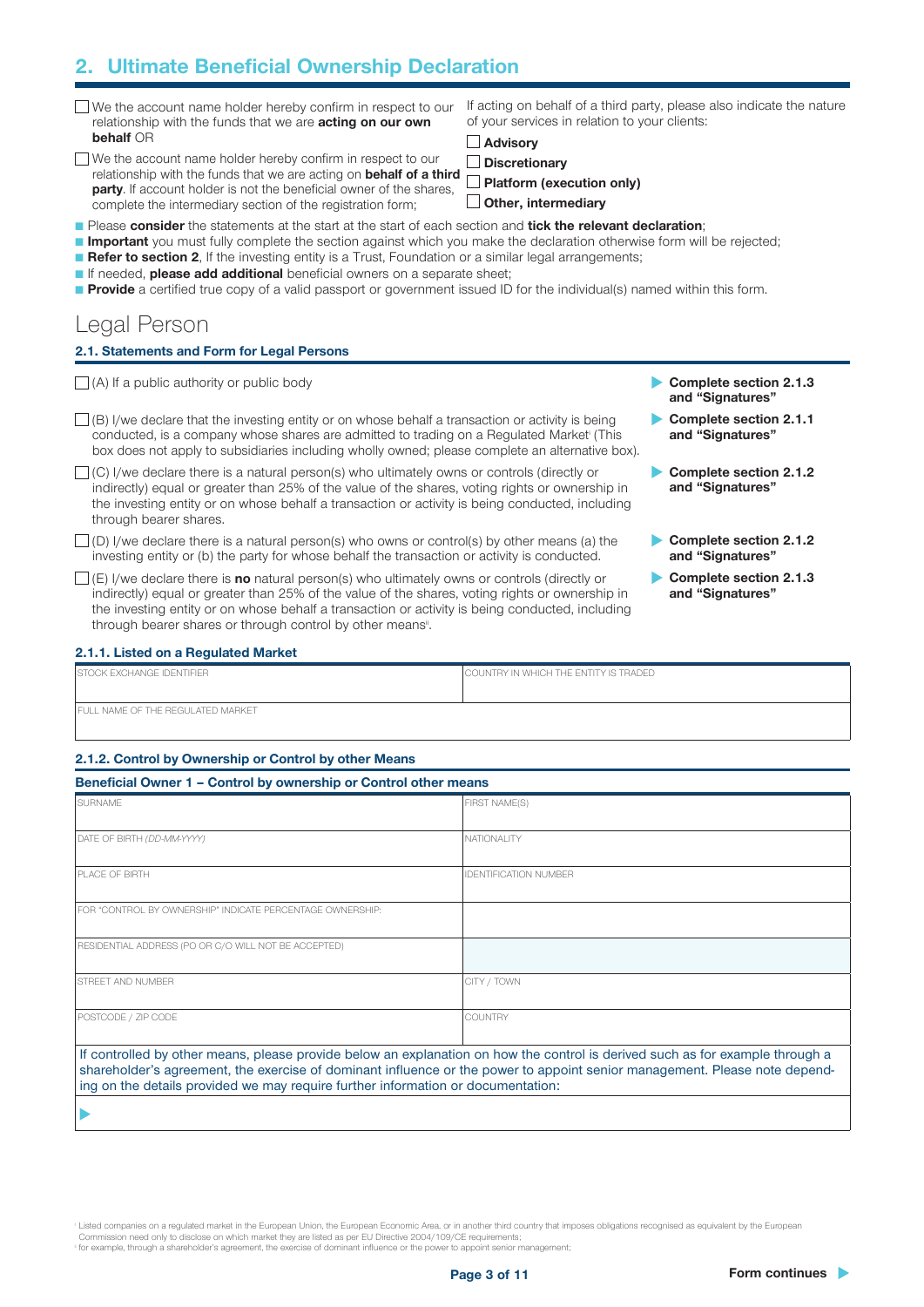### 2.1.3. Senior Managing Official

In the event that statements C) or D) above do not apply, a Senior Managing Official<sup>ii</sup> will be recorded as the "Ultimate Beneficial Owner – Senior Managing Official", as defined in Directive (EU) 2015/849.

### Senior Managing Official

| <b>SURNAME</b>                                    | <b>FIRST NAME(S)</b>         |
|---------------------------------------------------|------------------------------|
|                                                   |                              |
| DATE OF BIRTH (DD-MM-YYYY)                        | NATIONALITY                  |
|                                                   |                              |
| PLACE OF BIRTH                                    | <b>IDENTIFICATION NUMBER</b> |
| BUSINESS ADDRESS (PO OR C/O WILL NOT BE ACCEPTED) |                              |
| <b>STREET AND NUMBER</b>                          | CITY / TOWN                  |
| POSTCODE / ZIP CODE                               | COUNTRY                      |
| NAME OF COMPANY                                   | POSITION IN COMPANY          |

### Trusts, Foundations and similar legal arrangements

### 2.2. Form for Trusts, Foundations and similar legal arrangements

■ Please complete sections 2.2.1, 2.2.2 or 2.2.3. in block capitals;

- **If an employee's pension, superannuation or similar scheme** please complete section 2.2.3 only;
- If needed, please add additional Protectors, Settlors, Trustees, Beneficiaries or Controllers on a separate sheet;
- Unless specifically stated below, please provide a certified true copy of a valid passport or government issued ID for the individual(s) named below;

### 2.2.1. Protector, Settlor, (un)defined beneficiaries, Trustees

#### **Protector**

I/we declare there is no protector

 $\Box$  I/we declare there is a protector (please complete the below information)

| SURNAME                                              | FIRST NAME(S)                |
|------------------------------------------------------|------------------------------|
|                                                      |                              |
|                                                      |                              |
|                                                      |                              |
| DATE OF BIRTH (DD-MM-YYYY)                           | NATIONALITY                  |
|                                                      |                              |
|                                                      |                              |
| PLACE OF BIRTH                                       | <b>IDENTIFICATION NUMBER</b> |
|                                                      |                              |
|                                                      |                              |
| RESIDENTIAL ADDRESS (PO OR C/O WILL NOT BE ACCEPTED) |                              |
|                                                      |                              |
|                                                      |                              |
|                                                      |                              |
| <b>STREET AND NUMBER</b>                             | CITY / TOWN                  |
|                                                      |                              |
|                                                      |                              |
| POSTCODE / ZIP CODE                                  | COUNTRY                      |
|                                                      |                              |
|                                                      |                              |

#### **Settlor**

| <b>SURNAME</b>                                                        | FIRST NAME(S)                |
|-----------------------------------------------------------------------|------------------------------|
|                                                                       |                              |
| DATE OF BIRTH (DD-MM-YYYY)                                            | NATIONALITY                  |
|                                                                       |                              |
| <b>PLACE OF BIRTH</b>                                                 | <b>IDENTIFICATION NUMBER</b> |
|                                                                       |                              |
| RESIDENTIAL ADDRESS (PO OR C/O WILL NOT BE ACCEPTED)                  |                              |
|                                                                       |                              |
| <b>STREET AND NUMBER</b>                                              | CITY / TOWN                  |
|                                                                       |                              |
| POSTCODE / ZIP CODE                                                   | COUNTRY                      |
|                                                                       |                              |
|                                                                       |                              |
| $\Box$ I/we declare the settlor has deceased [no ID will be required] |                              |

iii Senior Managing Official means any natural person(s) responsible for strategic decisions that fundamentally affect the business practices or general direction of the legal entity/vehicle and any natural person(s) who exercises executive control over the daily and regular business of the legal entity/vehicle through a senior management position, Chief Executive Officer (CEO), Chief Financial Officer<br>(CFO), Managing or Exec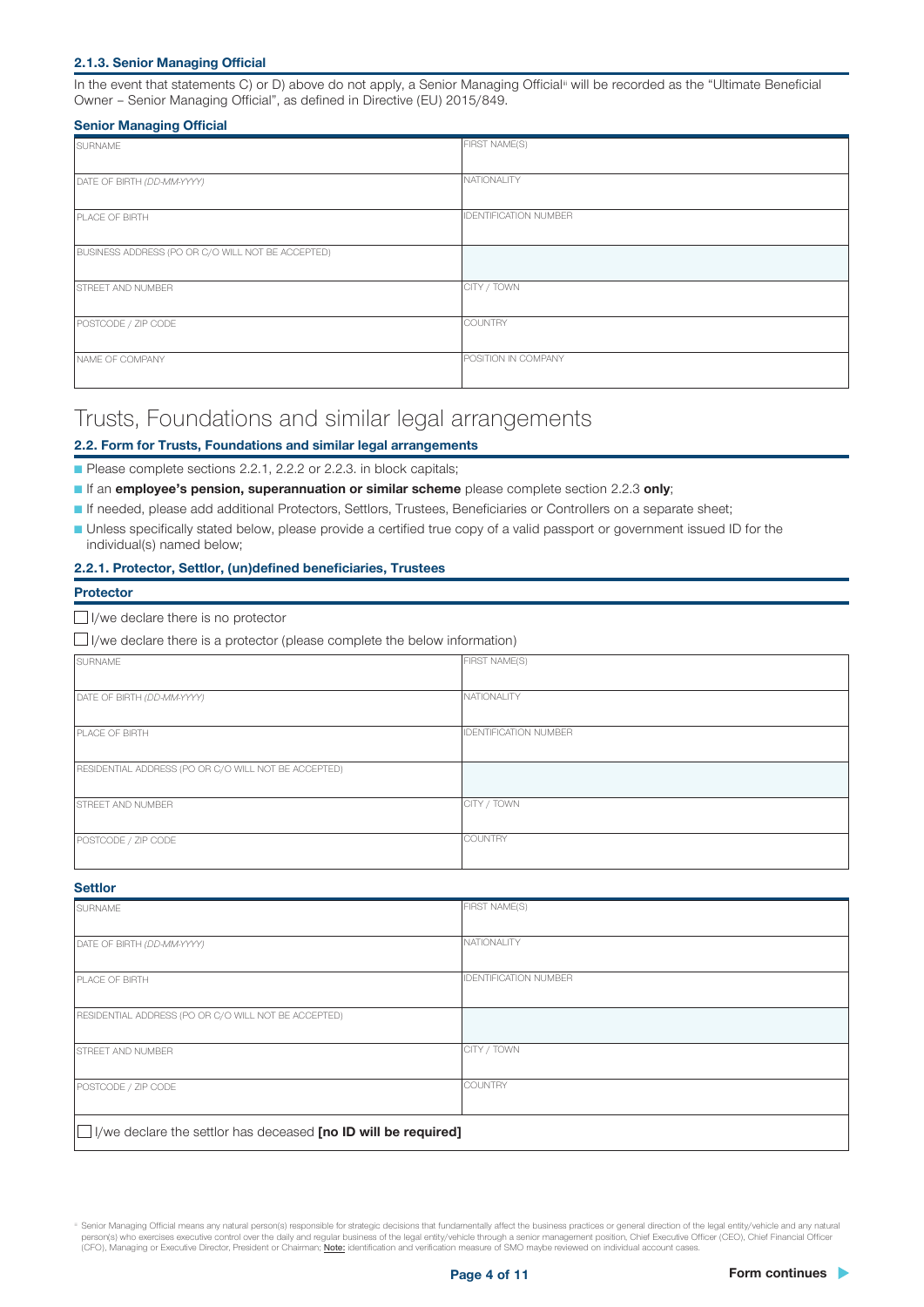### Defined Beneficial Owner (entitled to 25% or more of the legal arrangement)

| <b>SURNAME</b>                                                                                                                                           | <b>FIRST NAME(S)</b>         |
|----------------------------------------------------------------------------------------------------------------------------------------------------------|------------------------------|
|                                                                                                                                                          |                              |
| DATE OF BIRTH (DD-MM-YYYY)                                                                                                                               | NATIONALITY                  |
|                                                                                                                                                          |                              |
| <b>PLACE OF BIRTH</b>                                                                                                                                    | <b>IDENTIFICATION NUMBER</b> |
| RESIDENTIAL ADDRESS (PO OR C/O WILL NOT BE ACCEPTED)                                                                                                     |                              |
| <b>STREET AND NUMBER</b>                                                                                                                                 | CITY / TOWN                  |
| POSTCODE / ZIP CODE                                                                                                                                      | COUNTRY                      |
| In the event all beneficiaries have not been designated please provide below the category of persons for which the trust or<br>Foundation is to benefit: |                              |

### $\blacktriangleright$

### Individual Trustee (if applicable)

| SURNAME                                              | FIRST NAME(S)                |
|------------------------------------------------------|------------------------------|
|                                                      |                              |
| DATE OF BIRTH (DD-MM-YYYY)                           | NATIONALITY                  |
|                                                      |                              |
| PLACE OF BIRTH                                       | <b>IDENTIFICATION NUMBER</b> |
|                                                      |                              |
| RESIDENTIAL ADDRESS (PO OR C/O WILL NOT BE ACCEPTED) |                              |
|                                                      |                              |
| <b>STREET AND NUMBER</b>                             | CITY / TOWN                  |
|                                                      |                              |
| POSTCODE / ZIP CODE                                  | <b>COUNTRY</b>               |
|                                                      |                              |

### Corporate Trustee (if applicable)

| our porate in astee in applicable,                                                                                                                                                                                                                                                                                                                                         |                       |  |
|----------------------------------------------------------------------------------------------------------------------------------------------------------------------------------------------------------------------------------------------------------------------------------------------------------------------------------------------------------------------------|-----------------------|--|
| COMPANY NAME                                                                                                                                                                                                                                                                                                                                                               | DATE OF INCORPORATION |  |
| DATE OF BIRTH (DD-MM-YYYY)                                                                                                                                                                                                                                                                                                                                                 | <b>NATIONALITY</b>    |  |
| BUSINESS ADDRESS (PO OR C/O WILL NOT BE ACCEPTED                                                                                                                                                                                                                                                                                                                           |                       |  |
| STREET AND NUMBER                                                                                                                                                                                                                                                                                                                                                          | CITY / TOWN           |  |
| POSTCODE / ZIP CODE                                                                                                                                                                                                                                                                                                                                                        | <b>COUNTRY</b>        |  |
| <b>IDENTIFICATION NUMBER</b>                                                                                                                                                                                                                                                                                                                                               |                       |  |
| With respect to the Corporate Trustee above, please tick one of the below boxes and complete the Corporate Trustee Beneficial<br>Owner section immediately below in block capitals:                                                                                                                                                                                        |                       |  |
| $\vert$ 1) I/we declare there is a natural person(s) who ultimately owns or controls (directly or indirectly) equal or greater than 25%<br>of the value of the shares, voting rights or ownership in the Corporate Trustee, including through bearer shares.                                                                                                               |                       |  |
| $\vert$ 2) I/we declare there is a natural person(s) who control(s) the Corporate Trustee by other means (add explanation below);                                                                                                                                                                                                                                          |                       |  |
| 3) I/we declare there is no natural person(s) who ultimately owns or controls (directly or indirectly) equal or greater than 25%<br>of the value of the shares, voting rights or ownership in the Corporate Trustee, including through bearer shares or through control<br>by other means.                                                                                 |                       |  |
| (Applicable to box 2 only) If controlled by other means, please provide below an explanation on how the control is derived such<br>as for example through a shareholder's agreement, the exercise of dominant influence or the power to appoint senior manage-<br>ment. Please note depending on the details provided we may require further information or documentation: |                       |  |
|                                                                                                                                                                                                                                                                                                                                                                            |                       |  |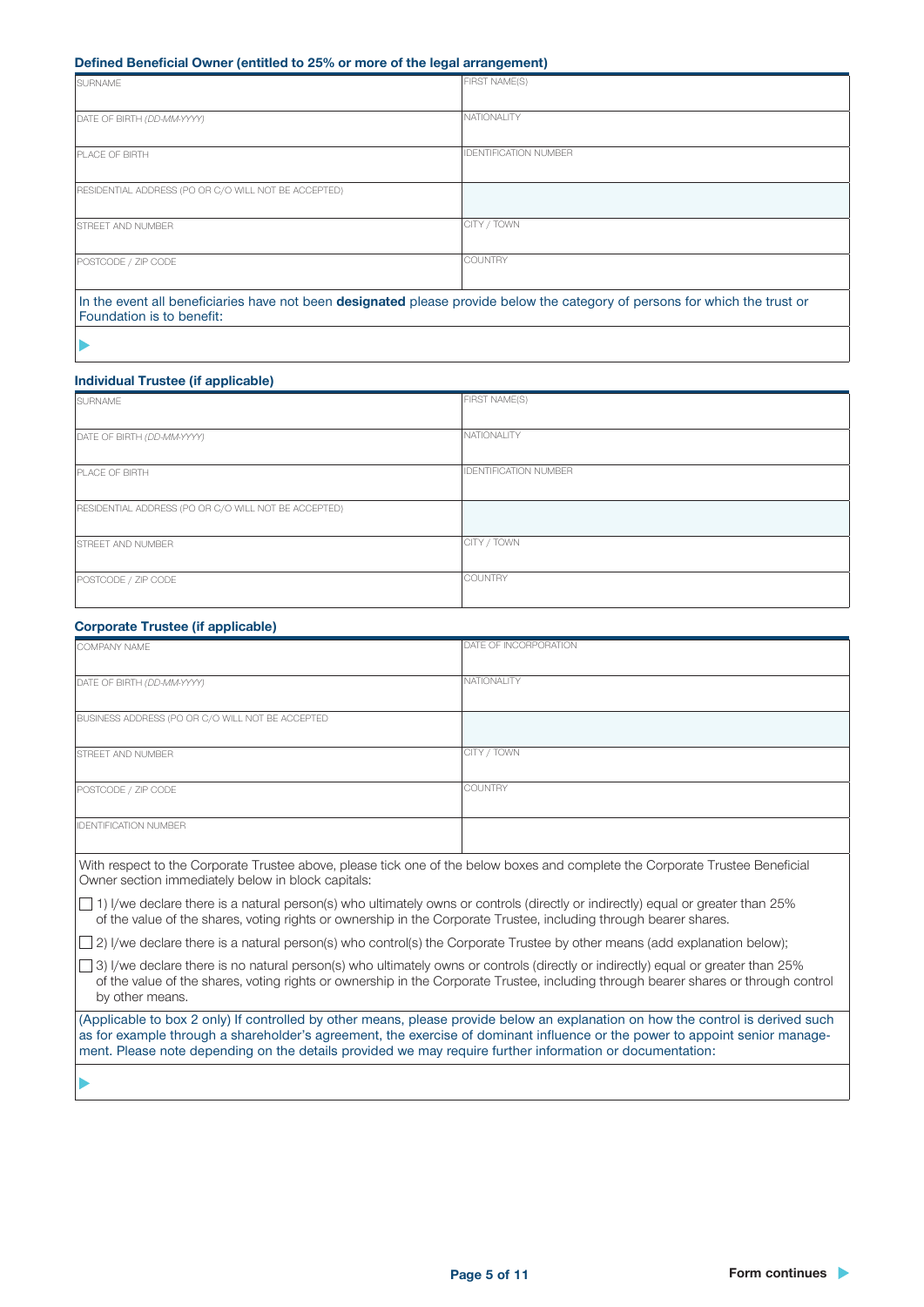### In respect to Corporate Trustee Beneficial Owner, please complete this section

| . .                                               |                                                     |
|---------------------------------------------------|-----------------------------------------------------|
| COMPANY NAME                                      |                                                     |
| DATE OF INCORPORATION (DD-MM-YYYY)                | <b>IDENTIFICATION NUMBER</b>                        |
| PLACE OF BIRTH                                    | <b>IDENTIFICATION NUMBER</b>                        |
| PERCENTAGE OWNERSHIP                              | (APPLICABLE TO BOX 3 ONLY) POSITION IN THE COMPANY: |
| BUSINESS ADDRESS (PO OR C/O WILL NOT BE ACCEPTED) |                                                     |
| <b>STREET AND NUMBER</b>                          | CITY / TOWN                                         |
| POSTCODE / ZIP CODE                               | COUNTRY                                             |

### 2.2.2. Control by other Means of trusts or similar legal arrangements

### Control by Ownership or by other Means

 $\Box$  I/we declare there is no other natural person exercising ultimate control or influence over the legal arrangement by means of direct or indirect ownership or by any other means,

 $\Box$  I/we declare there is another natural person exercising ultimate control or influence over the legal arrangement by means of direct or indirect ownership or by any other means (please complete the below section)

| SURNAME                                              | FIRST NAME(S)                |
|------------------------------------------------------|------------------------------|
|                                                      |                              |
| DATE OF BIRTH (DD-MM-YYYY)                           | NATIONALITY                  |
|                                                      |                              |
| PLACE OF BIRTH                                       | <b>IDENTIFICATION NUMBER</b> |
|                                                      |                              |
| RESIDENTIAL ADDRESS (PO OR C/O WILL NOT BE ACCEPTED) |                              |
|                                                      |                              |
| <b>STREET AND NUMBER</b>                             | CITY / TOWN                  |
|                                                      |                              |
| POSTCODE / ZIP CODE                                  | <b>COUNTRY</b>               |
|                                                      |                              |

### 2.2.3. Senior Managing Official (including employee's pension, superannuation or similar scheme)

A Senior Managing Official<sup>ii</sup> will be recorded as the "Ultimate Beneficial Owner - Senior Managing Official", as defined in Directive (EU) 2015/849. A Senior Managing Official may be recorded as Ultimate Beneficial Owner of an employee's pension, superannuation or similar scheme where the following conditions are met: a) provides retirements benefit for employees; b) where contribution are made by an employer by way of deductions from employee's wages and; c) scheme rules do not permit assignment of members interest under the scheme.

### Senior Managing Official

| <b>SURNAME</b>                                    | FIRST NAME(S)                |
|---------------------------------------------------|------------------------------|
| DATE OF BIRTH (DD-MM-YYYY)                        | NATIONALITY                  |
| <b>PLACE OF BIRTH</b>                             | <b>IDENTIFICATION NUMBER</b> |
| BUSINESS ADDRESS (PO OR C/O WILL NOT BE ACCEPTED) |                              |
| <b>STREET AND NUMBER</b>                          | CITY / TOWN                  |
| POSTCODE / ZIP CODE                               | <b>COUNTRY</b>               |
| NAME OF COMPANY                                   | POSITION IN COMPANY          |

iii Senior Managing Official means any natural person(s) responsible for strategic decisions that fundamentally affect the business practices or general direction of the legal entity/vehicle and any natural person(s) who exercises executive control over the daily and regular business of the legal entity/vehicle through a senior management position, Chief Executive Officer (CEO), Chief Financial Officer<br>(CFO), Managing or Exec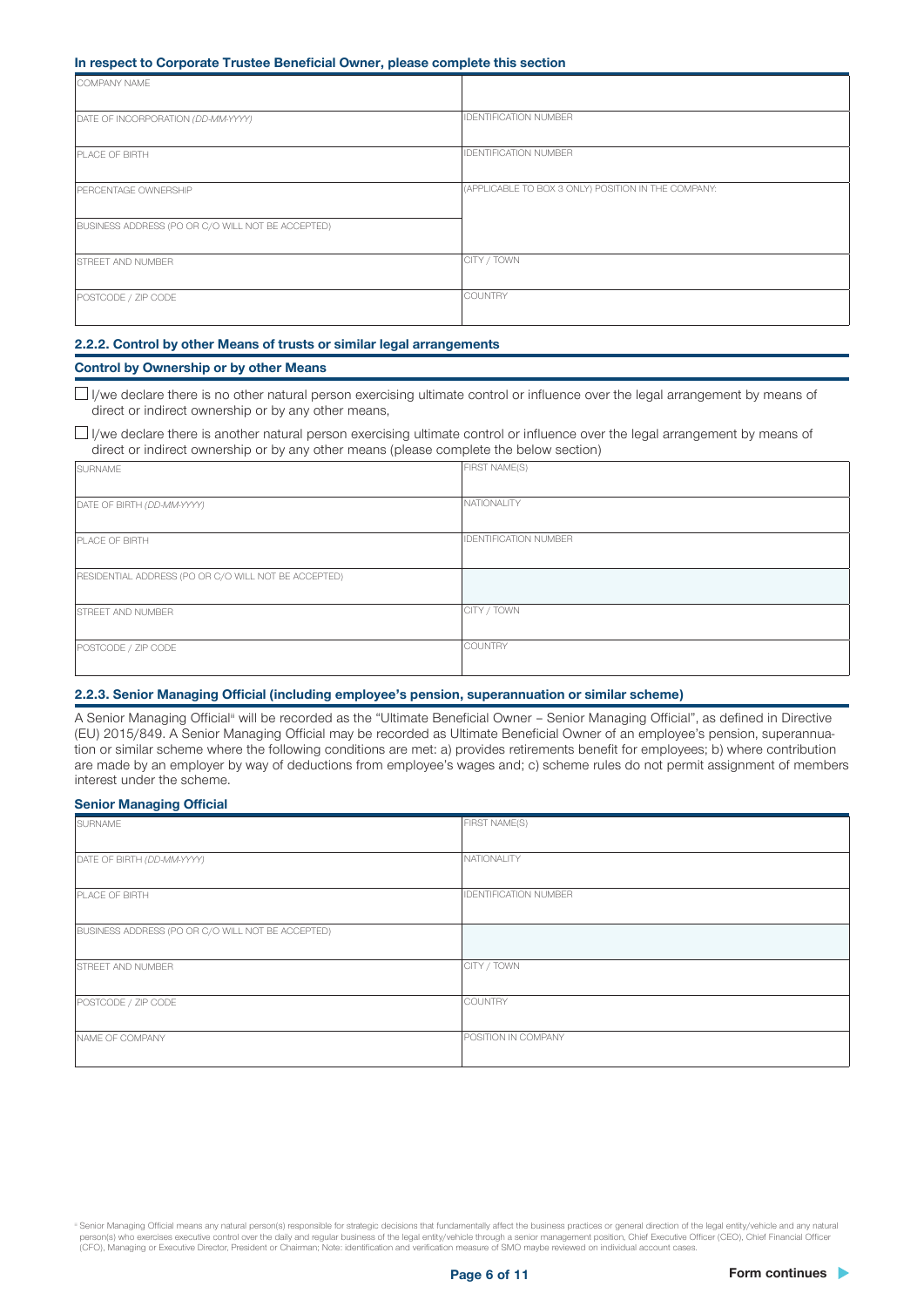### 3. Tax Residency of Account Holder *All account holders must complete. Additional information may be required.*

| LACCOUNT HOLDER'S PRIMARY COUNTRY OF TAX RESIDENCE | ITAX ID NUMBER IN THAT COUNTRY                                  |
|----------------------------------------------------|-----------------------------------------------------------------|
| LACCOUNT HOLDER'S COUNTRY OF INCORPORATION         | I ANY OTHER COUNTRIES OF TAX RESIDENCE AND THEIR TAX ID NUMBERS |

OEIC funds are not available to U.S. persons/United States persons. As per OEIC prospectus a "U.S. person/United States person" is defined as:

- a "United States person" per the U.S. Internal Revenue Code of 1986
- a "U.S. person" per Rule 902 under the U.S. Securities Act of 1933
- a person who is not a "Non-United States person" per Section 4.7 of the U.S. Commodity Exchange Act
- a "U.S. Person" per the CFTC's "Interpretive Guidance and Policy Statement Regarding Compliance with Certain Swap Regulations," July 26, 2013

### 4. FATCA Self-Certification *All account holders must complete.*

| A. Entities With Their Own Global Intermediary Identification Number (GIIN)                                                                   |                                                  |                                                                                              |
|-----------------------------------------------------------------------------------------------------------------------------------------------|--------------------------------------------------|----------------------------------------------------------------------------------------------|
| GIIN                                                                                                                                          |                                                  |                                                                                              |
| Entity's category:                                                                                                                            |                                                  |                                                                                              |
| $\Box$ Participating Financial Institution                                                                                                    | Direct Reporting NFFE                            |                                                                                              |
| Registered Deemed Compliant<br>Financial Institution                                                                                          | Reporting Financial Institution under<br>an IGA  |                                                                                              |
| <b>B. Entities Using a Sponsor's GIIN</b>                                                                                                     |                                                  |                                                                                              |
| <b>GIN</b>                                                                                                                                    | SPONSOR ORGANISATION                             |                                                                                              |
| Entity's category:                                                                                                                            |                                                  |                                                                                              |
| □ Sponsored Investment Entity or<br><b>Controlled Foreign Corporation</b>                                                                     | Sponsored Direct Reporting NFFE                  | Sponsored Closely Held Investment<br>Vehicle                                                 |
| <b>C. Entities Without a GIIN</b>                                                                                                             |                                                  |                                                                                              |
| Entity is not able to, or does not need to, provide a GIIN because it is:                                                                     |                                                  |                                                                                              |
| $\Box$ Waiting to receive a GIIN for which it                                                                                                 | An Exempt Beneficial Owner                       | An Active NFE                                                                                |
| has applied Indicate entity's category in<br>Sub-section A above.                                                                             | $\Box$ A Territory Financial Institution         | A Passive NFE See box at the end of                                                          |
| □ A Certified Deemed-Compliant Financial<br>Institution under a Model 2 IGA or Non-<br>Reporting Financial Institution under a<br>Model 1 IGA | $\Box$ A Non-Participating Financial Institution | section 5. Common Reporting Standard Self-<br>Certification, 4. Passive Non-Financial Entity |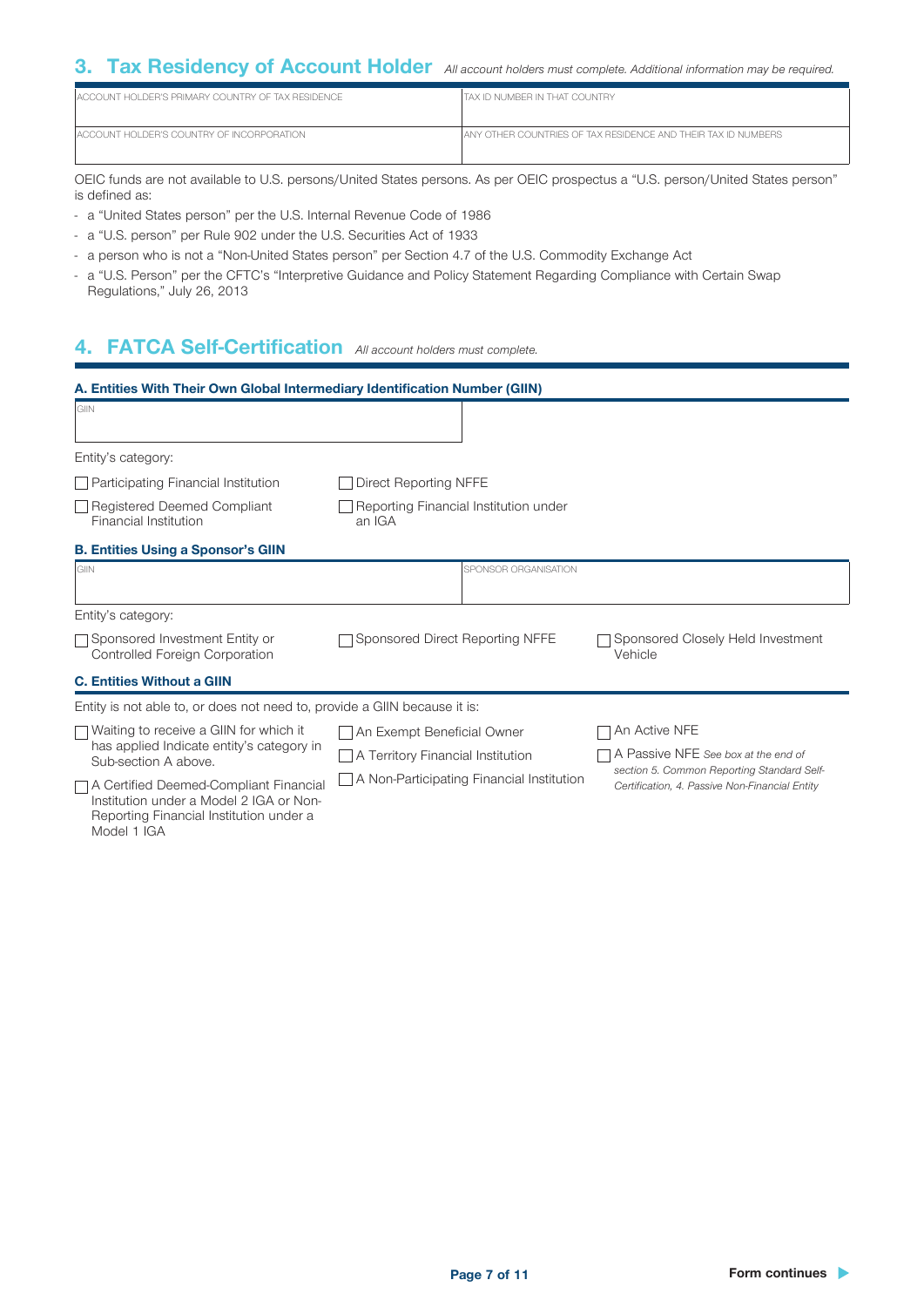### 5. Common Reporting Standard Self-Certification *All account holders must complete.*

Note: Relevant information can be found at the OECD automatic exchange of information portal at http://www.oecd.org/tax/automatic-exchange/. If you have any questions then please contact your tax adviser or domestic tax authority.

|  |  | 1. Financial Institution - Investment Entity |  |  |
|--|--|----------------------------------------------|--|--|
|--|--|----------------------------------------------|--|--|

(a) Investment Entity located in a Non-Participating Jurisdiction and managed by another Financial Institution *(Note: if you tick this box, please include individual self-certification forms for each Controlling Person)*\*

|  |  |  |  | $\neg$ (b) Other Investment Entity |  |
|--|--|--|--|------------------------------------|--|
|--|--|--|--|------------------------------------|--|

2. Financial Institution

 $\Box$ (a) Depository Institution

□ (b) Custodial Institution or

(c) Specified Insurance Company

3. Active Non-Financial Entities

 $\Box$  (a) Entity which is regularly traded on an established securities market or a related entity of such an entity

■ If you have ticked 3(a), please provide the name of the established securities market on which the corporation is regularly traded:

■ If you are a Related Entity of a regularly traded corporation, please provide the name of the regularly traded corporation that the Entity in 3(a) is a Related Entity of:

 $\Box$ (b) Government entity

 $\Box$  (c) Central Bank

 $\Box$ (d) International organization

 $\Box$  (e) Active Non-Financial Entity other than (a)-(d)

4. Passive Non-Financial Entity

 *if you tick this box, please include individual self-certification forms for each Controlling Person\**

\*Individual "Controlling Person tax residency self-certification forms" can be downloaded free of charge from the fund's Transfer Agent SS&C http://www.dstdistributorportal.com/documents/fatca-self-certifications

6. Payment instructions *Bank details completed will be added as coverall and future redemption payments paid there until* 

*otherwise advised by client*

Registered Bank Account Details If the space provided below is not sufficient to fit your bank account details then please attach a separate page including all information.

| REGISTERED OWNER If not same as fund account holder, see note above | <b>BANK ACCOUNT NUMBER/IBAN</b> |
|---------------------------------------------------------------------|---------------------------------|
| <b>BANK NAME</b>                                                    | <b>BANK ADDRESS</b>             |
| <b>BANK CITY/POSTCODE</b>                                           | <b>BANK COUNTRY</b>             |
| SWIFT CODE                                                          | <b>BIC OR SORT CODE</b>         |
| <b>SUB-ACCOUNT NAME</b>                                             | <b>SUB-ACCOUNT NUMBER</b>       |

 $\Box$  If you would like the above stated bank details to be added across all accounts, please tick here. Please note, if this is a subsequent account opening ticking this box will update and overwrite previously held bank details on other accounts under the same shareholder details.

 $\Box$  If you would like to use the above stated bank details for this account only, please tick here.

### Third Party Payments (if applicable)

Third party payments are not permitted. Where the name of the Account Holder and bank account Registered Owner are not the same please provide a signed letter together with this registration form, confirming that both accounts are owned and controlled by the Account Holder.

#### Distribution Instructions

For any income shares in this account, distribution payments should be:

Reinvested *Default if no choice indicated.*

 $\Box$  Paid to the bank account identified in this section.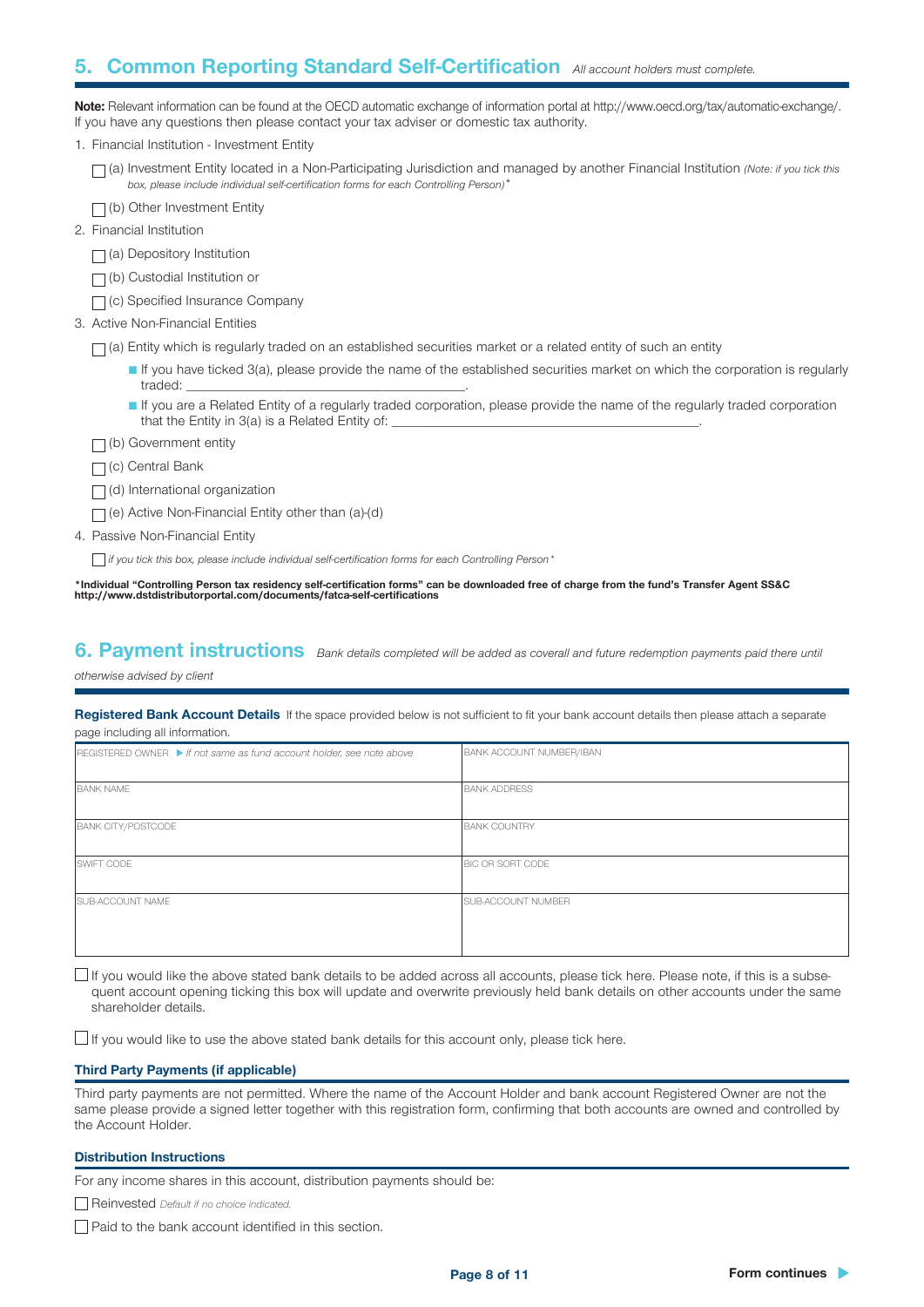#### Account to receive Distributions Complete if different to registered bank account details above. If the space provided below is not sufficient to fit your bank account details then please attach a separate page including all information.

| $REGISTERED OWNER$ If not same as fund account holder, see note above | <b>BANK ACCOUNT NUMBER/IBAN</b> |
|-----------------------------------------------------------------------|---------------------------------|
| <b>BANK NAME</b>                                                      | <b>BANK ADDRESS</b>             |
| <b>BANK CITY/POSTCODE</b>                                             | <b>BANK COUNTRY</b>             |
| SWIFT CODE                                                            | BIC OR SORT CODE                |
| SUB-ACCOUNT NAME                                                      | <b>SUB-ACCOUNT NUMBER</b>       |

#### Bank of the Fund Account For subscription and investments, monies should be sent to the following bank account

| Domestic      | Bank Name            | Currency | Account name                                       | Local or Domestic account number | Bank sort code    |
|---------------|----------------------|----------|----------------------------------------------------|----------------------------------|-------------------|
|               | Bank of America N.A. | GBP      | T. Rowe Price UK Ltd Client Money Receipts Account | 82105026                         | 165050            |
| International | Bank Name            | Currency | Account name                                       | <b>IBAN</b>                      | Bank SWIFT BIC ID |
|               | Bank of America N.A. | GBP      | F. Rowe Price UK Ltd Client Money Receipts Account | GB44 BOFA 1650 5082 1050 26      | BOFAGB22          |

### 7. Investor Information

■ In connection with an account (or pro-<br>spective account) we will obtain information about actual or prospective investors and associated persons of investors, such as beneficial owners, advisers, contact per- sons, and individuals who act on behalf of entities, such as employees, officers or directors (collectively, "Investor Information").<br>Investor Information can contain data concerning entities as well as personal data of individuals.

The "Privacy, Use, and Disclosure of<br>Investor Information" section of the prospectus has details about our practices regarding Investor Information and you acknowledge and accept such terms, as well as the terms stated here.

■ When Investor Information consists of personal data of an individual, please see the link to our Privacy Notice at the end of this sec tion, copies can be provided upon request. The Privacy Notice provides individuals with information about the types of personal data that may be processed, to whom such personal data may relate, how it may be sourced, and the types of parties who may process or receive it and for what purposes, and otherwise explains certain policies and practices that have been put in place to ensure the privacy of such personal data.

■ When Investor Information consists of personal data of an individual collected in order to meet legal and regulatory obligations for the prevention of money laundering and terrorist financing, it will be processed only for these purposes, unless otherwise permitted or agreed.

The Privacy Notice also describes important rights of individuals relating to their personal data. By applying for and/or maintaining an account, you agree to provide the Privacy Notice to individuals whose personal data you (or a representative) will provide to us or to agents associated with the fund, such as the depositary or transfer agent.

■ The Privacy Notice can be found here: www.troweprice.com/PrivacyNoticeEMEA

■ Institutional Investors, as defined by the Shareholder Rights Directive, are able to access transparency reporting for the T. Rowe Price Funds OEIC sub-funds here: https://www.troweprice.com/financialintermediary/uk/en/about/news/2021/ srd-II-transparency-uk.html

### 8. Account Owner Signature(s) and Date

#### By signing below, you make this contract legally binding, and you also state, acknowledge and agree as follows:

■ you have received and read the most recent prospectus, each applicable Key Investor Information Document (KIID) or any other locally required document(s) and you<br>understand and accept the terms and conditions of this investment as described in those documents and in this form (includ- ing the costs, risks and requirements),

■ before making any subsequent investment(s), you agree to obtain and read the latest versions of the above documents (available via www.troweprice.com, the administrator or your intermediary;

■ if you are investing in an institutional share class, you qualify as an institutional investor as described in the prospectus, ment if we determine you do not qualify

■ your account will not be opened unless and until we receive all materials we con- sider necessary and are satisfied that they are complete, correct, and authentic

■ we may ask you to provide additional tax information at any time, and you agree, any provision of law to the contrary notwithstanding, that we may subject your investment to US withholding taxes or to transfer, redemption or termination if you fail to provide adequate information

■ we may provide your identity and account information to tax authorities as required by law

■ these investments are not and will not be registered for sale in the United States

■ with respect to all laws and regulations,<br>and all relevant terms stated in the prospectus, you are not a U.S. Person, nor will this account be held for the benefit of, or on behalf of, such a person

■ all requests for transactions in sub-fund shares will be processed based on when the request is accepted for processing, as described in the prospectus, and not according to any other information or event

■ all of the information in this registration form is truthful, correct and complete, that you have the authority to sign this form, and that you are at least 18 years old

■ you are aware that any false representa- tion in these matters could lead to penalties or other adverse actions against you

■ you will notify us immediately of any changes in the information provided in this registration form, including all attachments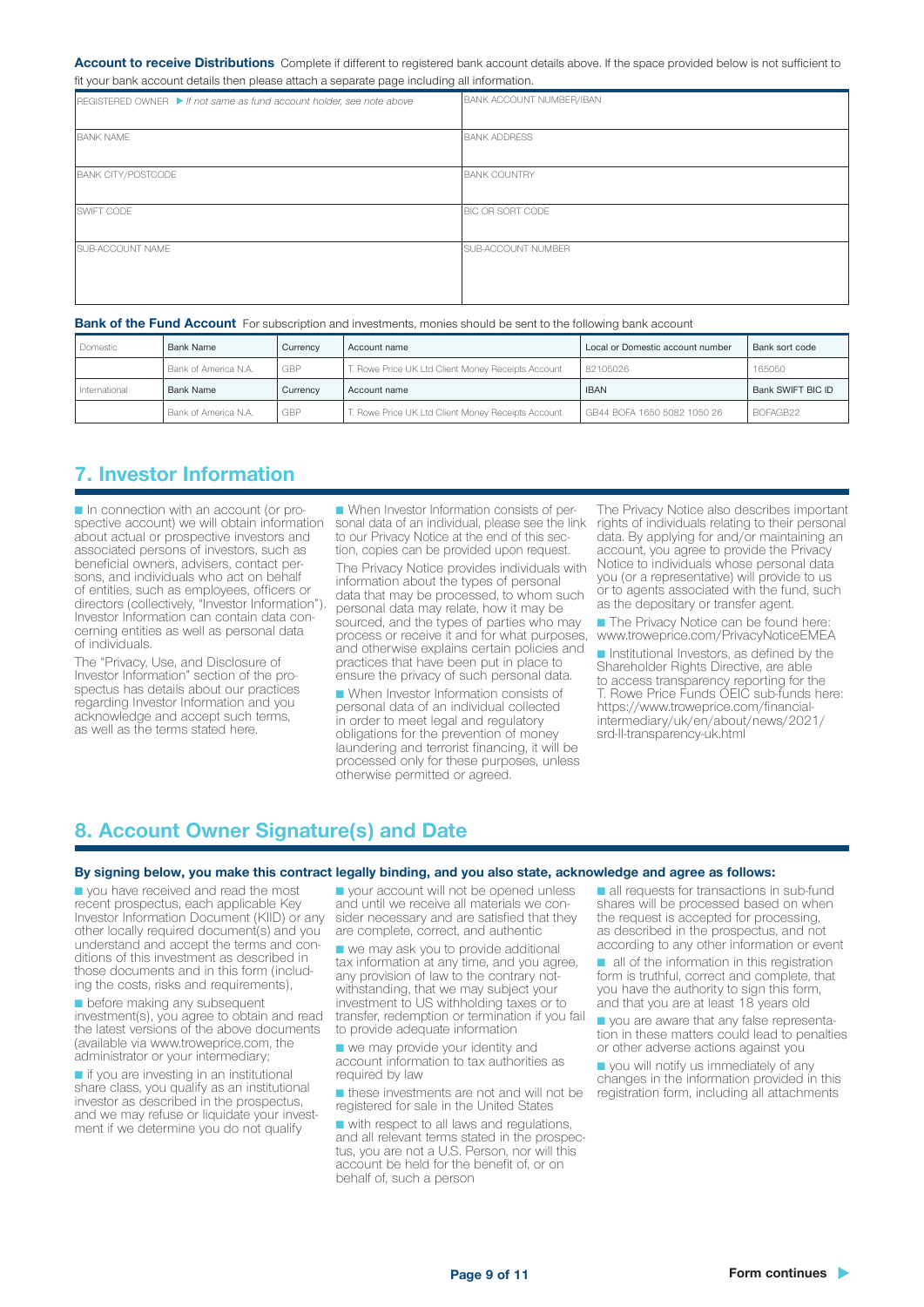### Applicant(s)

| NAME          |  | NAME      |       |
|---------------|--|-----------|-------|
| <b>TITLE</b>  |  | TITLE     |       |
| DATE<br>PLACE |  | DATE      | PLACE |
| SIGNATURE     |  | SIGNATURE |       |
|               |  |           |       |

#### Intermediary *Sign above and here.*

#### By the authorised signature below, the account owner certifies that:

■ they are acting as an intermediary for the third-party beneficiary(ies) described in Section 2

■ they possess all applicable licences, authorisations and opera- tional capabilities to function as a distributor of shares of these funds in compliance with applicable law

■ they will abide by all terms in the prospectus, and will avoid tak- ing any actions that would cause the OEIC to need to register in another jurisdiction except as specifically approved by the OEIC

■ they have provided the third party(ies) with all required materi- als, including the current prospectus and KIID(s), and will provide updated materials to the third party in advance each time that party makes any subsequent investment

■ they have fully identified the shareholder/investor and any related party and the ultimate beneficial owners in accordance with the Money Laundering Act/Regulation identified at right

■ they will hold documentation for at least 5 years after termination of the relationship

■ they will provide KYC information and/or documentation retained by them concerning their client upon request

■ they will neither arrange nor permit the beneficial ownership of this account to pass to any owner that is not clearly qualified to own the shares in question

■ the information provided accurately reflects their customer due diligence information

■ they have not relied on another third party(ies) introduction

MONEY LAUNDERING ACT/REGULATION

NAME OF PERSON AUTHORISED TO SIGN FOR INTERMEDIARY

TITLE

**SIGNATURE** 

 $\lambda$